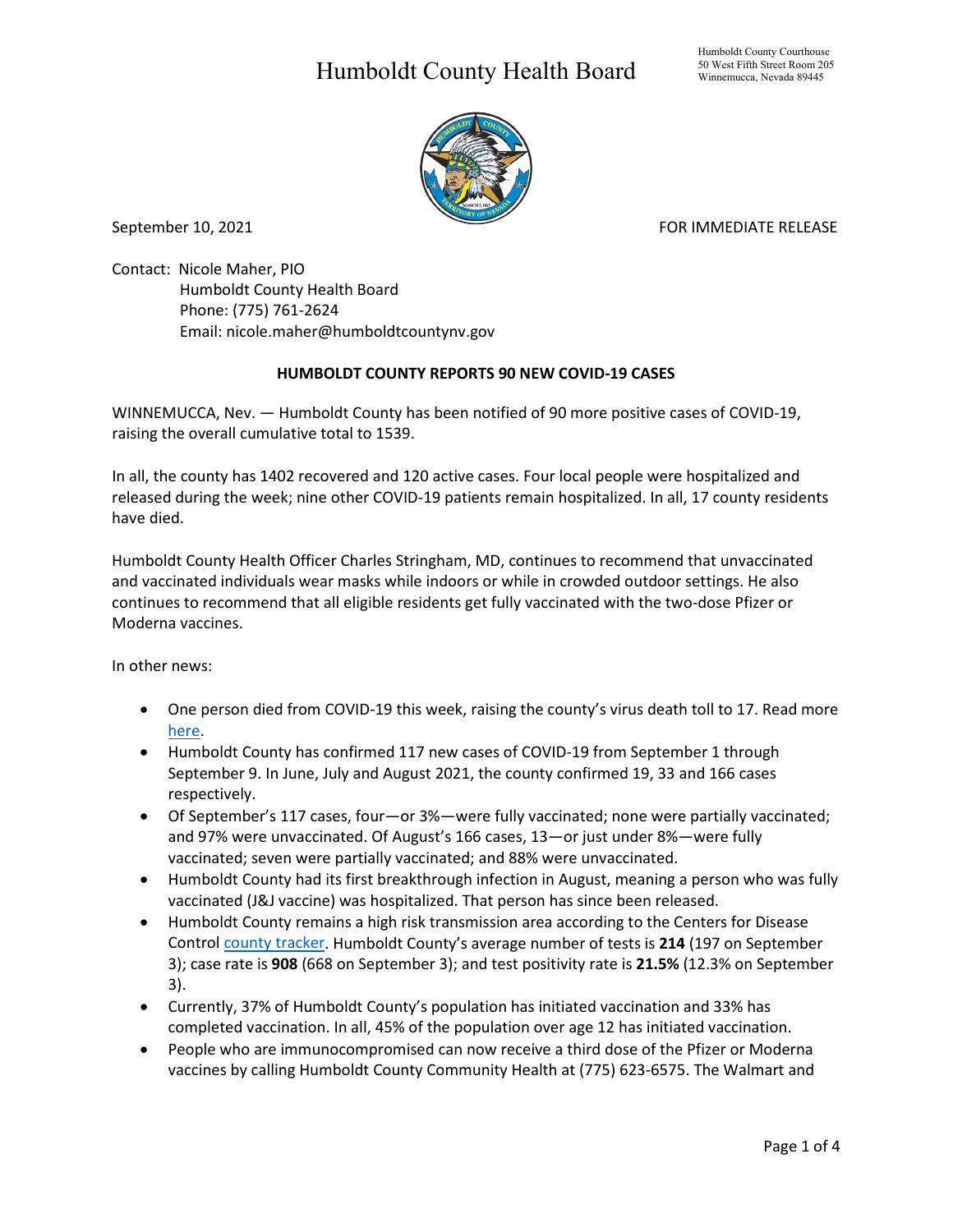Ridley's pharmacies are also offering third doses for immunocompromised persons during regular business hours; no appointment is needed.

• Humboldt County Community Health has announced the annual [Drive-Thru Flu POD](https://www.humboldtcountynv.gov/DocumentCenter/View/5644/All-Humboldt-County-Residents-Encouraged-to-Participate-in-Drive-Thru-Flu-Shot-Clinic0821) for 4 p.m. to 8 p.m. Wednesday, September 29. Flu vaccines are also available at the Walmart Pharmacy during regular business hours; no appointment is necessary.

Based on available information, close contacts of the newest Humboldt County cases are being notified and are following self-isolation procedures to prevent community spread of the virus.

**Case # Gender Age Range 1 <b>Contact Contact Status** 1450 | Man | 40s | Under investigation | Self-isolating 1451 | Female | Teen | Under investigation | Self-isolating 1452 | Male | Teen | Under investigation | Self-isolating 1453 | Woman | 20s | Under investigation | Self-isolating 1454 | Male | Child | Under investigation | Self-isolating 1455 | Man | 20s | Under investigation | \*Past Hospitalization 1456 Female Teen Under investigation Self-isolating 1457 | Woman | 20s | Under investigation | Self-isolating 1458 | Woman | 20s | Under investigation | Self-isolating 1459 | Female | Child | Under investigation | Self-isolating 1460 Woman 50s Under Investigation Deceased 1461 | Man | 50s | Under investigation | Self-isolating 1462 Female Child | Under investigation | Self-isolating 1463 | Man | 50s | Under investigation | \*Past Hospitalization 1464 | Man | 20s | Under investigation | Self-isolating 1465 | Man | 50s | Under investigation | Self-isolating 1466 Woman 70s | Under investigation | Self-isolating 1467 Female Child Under investigation Self-isolating 1468 | Man | 30s | Under investigation | Self-isolating 1469 | Man | 30s | Under investigation | Self-isolating 1470 | Woman | 30s | Under investigation | Hospitalization 1471 | Man | 40s | Under investigation | Self-isolating 1472 | Man | 50s | Under investigation | Self-isolating 1473 | Man | 70s | Under investigation | Self-isolating 1474 | Man | 60s | Under investigation | Self-isolating 1475 | Man | 20s | Under investigation | Self-isolating 1476 | Man | 50s | Under investigation | \*Past Hospitalization 1477 | Woman | 50s | Under investigation | Self-isolating 1478 | Man | 40s | Under investigation | Self-isolating 1479 | Male | Teen | Under investigation | Self-isolating 1480 Female Teen | Under investigation | Self-isolating 1481 | Male | Child | Under investigation | Self-isolating 1482 | Man | 30s | Under investigation | \*Past Hospitalization 1483 | Man | 50s | Under investigation | Self-isolating

Brief summary information of Humboldt County's latest cases follows: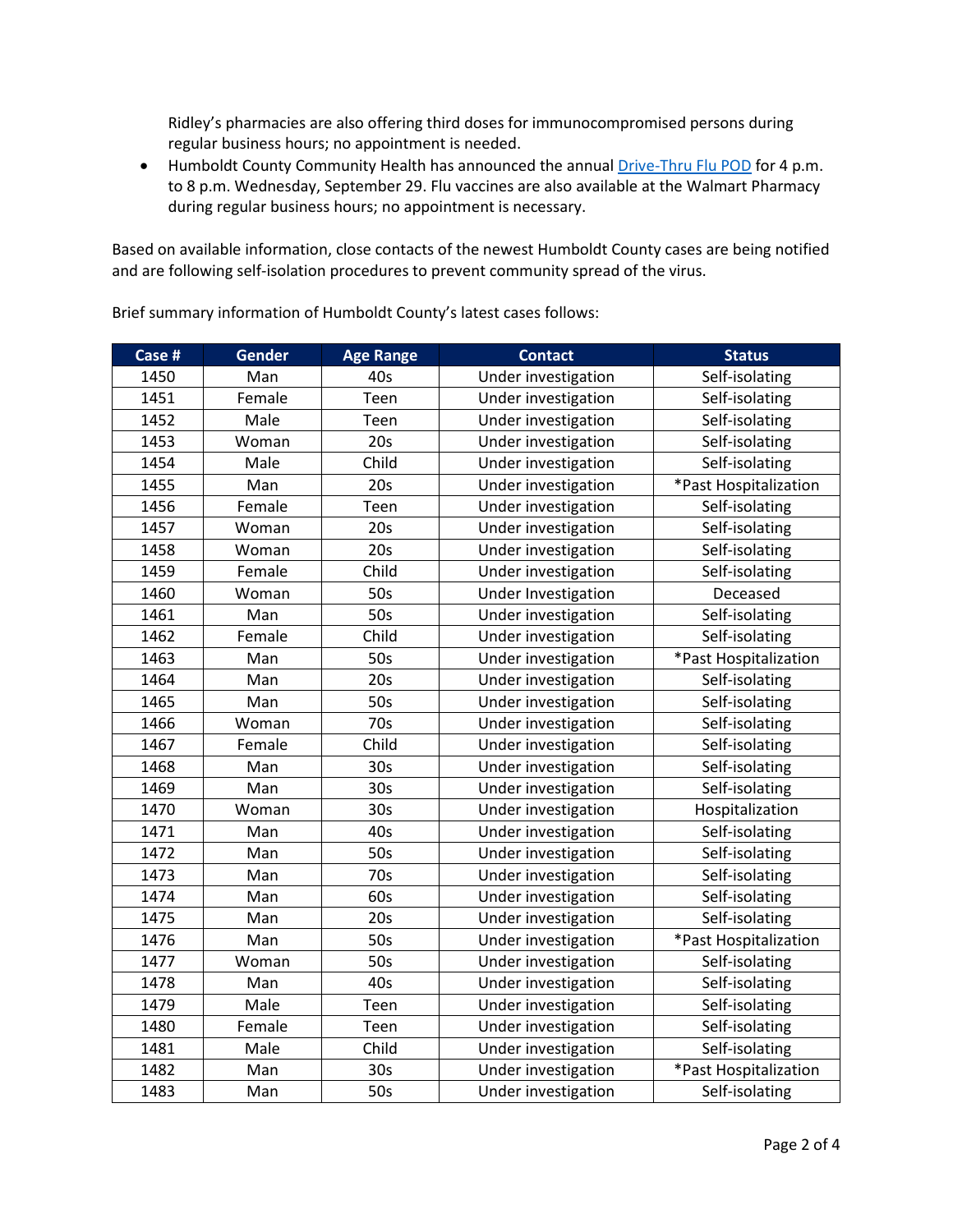| Case # | <b>Gender</b> | <b>Age Range</b> | <b>Contact</b>      | <b>Status</b>  |
|--------|---------------|------------------|---------------------|----------------|
| 1484   | Man           | 60s              | Under investigation | Self-isolating |
| 1485   | Man           | 20s              | Under investigation | Self-isolating |
| 1486   | Woman         | 20s              | Under investigation | Self-isolating |
| 1487   | Man           | 20s              | Under investigation | Self-isolating |
| 1488   | Male          | Teen             | Under investigation | Self-isolating |
| 1489   | Male          | Teen             | Under investigation | Self-isolating |
| 1490   | Male          | Teen             | Under investigation | Self-isolating |
| 1491   | Male          | Teen             | Under investigation | Self-isolating |
| 1492   | Male          | Teen             | Under investigation | Self-isolating |
| 1493   | Male          | Teen             | Under investigation | Self-isolating |
| 1494   | Male          | Teen             | Under investigation | Self-isolating |
| 1495   | Woman         | 30 <sub>s</sub>  | Under investigation | Self-isolating |
| 1496   | Woman         | 90s              | Under investigation | Deceased       |
| 1497   | Male          | Teen             | Under investigation | Self-isolating |
| 1498   | Man           | 30 <sub>s</sub>  | Under investigation | Self-isolating |
| 1499   | Female        | Teen             | Under investigation | Self-isolating |
| 1500   | Woman         | 40s              | Under investigation | Self-isolating |
| 1501   | Woman         | 20s              | Under investigation | Self-isolating |
| 1502   | Man           | 60s              | Under investigation | Hospitalized   |
| 1503   | Man           | 50s              | Under investigation | Self-isolating |
| 1504   | Man           | 20s              | Under investigation | Self-isolating |
| 1505   | Female        | Teen             | Under investigation | Self-isolating |
| 1506   | Woman         | 60s              | Under investigation | Self-isolating |
| 1507   | Woman         | 30 <sub>s</sub>  | Under investigation | Self-isolating |
| 1508   | Woman         | 40s              | Under investigation | Self-isolating |
| 1509   | Woman         | 70s              | Under investigation | Hospitalized   |
| 1510   | Male          | Teen             | Under investigation | Self-isolating |
| 1511   | Man           | 20s              | Under investigation | Self-isolating |
| 1512   | Woman         | 30 <sub>s</sub>  | Under investigation | Self-isolating |
| 1513   | Man           | 20s              | Under investigation | Self-isolating |
| 1514   | Male          | Child            | Under investigation | Self-isolating |
| 1515   | Man           | 20s              | Under investigation | Self-isolating |
| 1516   | Man           | 60s              | Under investigation | Self-isolating |
| 1517   | Woman         | 50s              | Under investigation | Self-isolating |
| 1518   | Woman         | 60s              | Under investigation | Self-isolating |
| 1519   | Man           | 70s              | Under investigation | Hospitalized   |
| 1520   | Man           | 60s              | Under investigation | Self-isolating |
| 1521   | Woman         | 20s              | Under investigation | Self-isolating |
| 1522   | Man           | 30 <sub>s</sub>  | Under investigation | Self-isolating |
| 1523   | Man           | 70s              | Under investigation | Self-isolating |
| 1524   | Female        | Teen             | Under investigation | Self-isolating |
| 1525   | Woman         | 40s              | Under investigation | Self-isolating |
| 1526   | Woman         | 30 <sub>s</sub>  | Under investigation | Self-isolating |
| 1527   | Female        | Teen             | Under investigation | Self-isolating |
| 1528   | Man           | 20s              | Under investigation | Self-isolating |